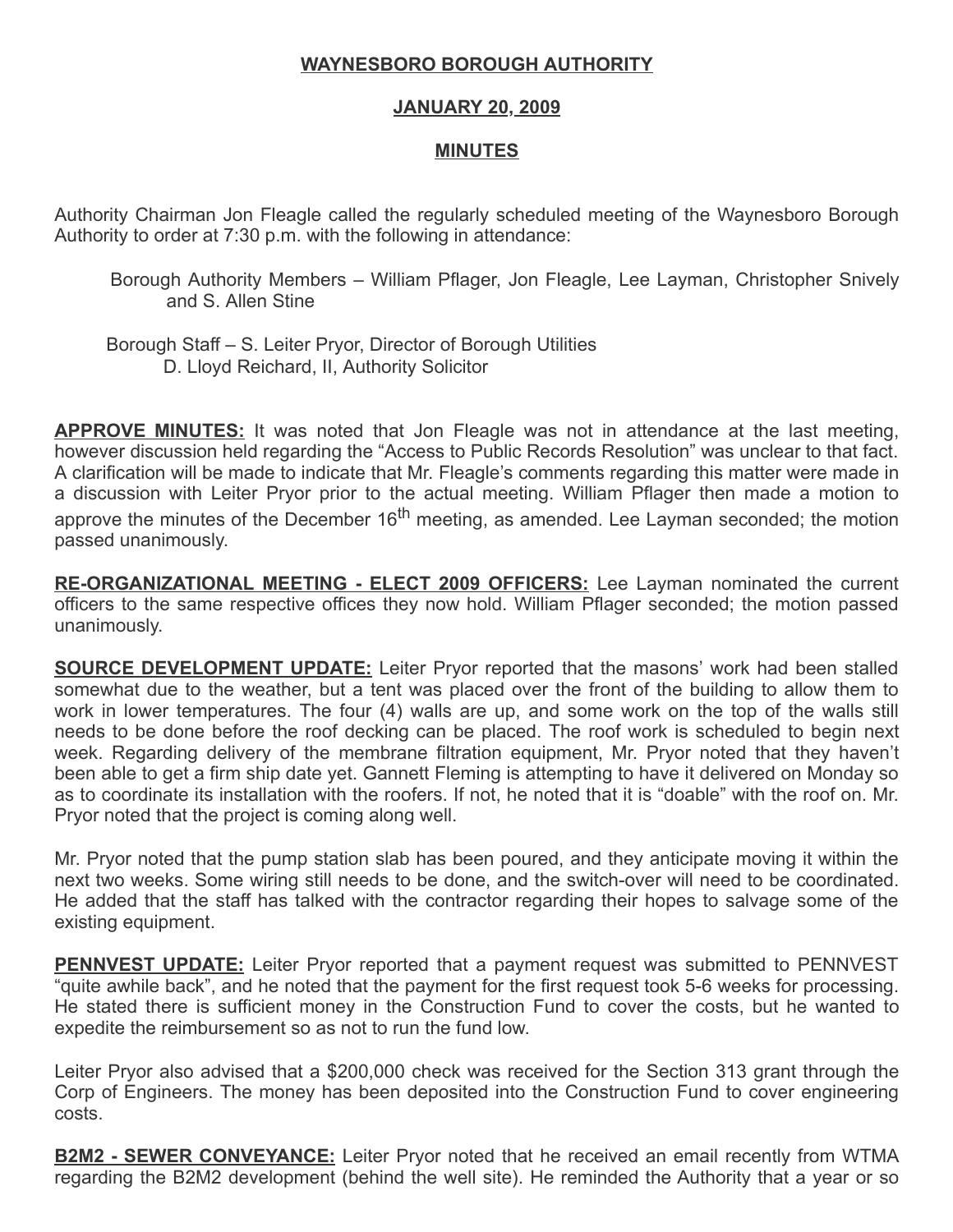ago they were contacted about serving the development with utilities. WBA informed them that the development is out of their water service area, but if WTMA requests they serve it, they may be able to accommodate the request. Mr. Pryor noted that WTMA has advised that they would like to serve them with water.

Regarding sewer, however, WTMA has no sewer lines that are close to this location. At the time, they requested that the WBA provide sewer service to the development (148 units) under the Sewage Transportation Agreement. Mr. Pryor noted that the plant's capacity is okay, but conveyance may be "tight". He added that Scott Crum reviewed the matter and felt that it could be done. A letter was returned to them advising that the WBA would be able to accommodate their request.

Mr. Pryor noted that he recently received correspondence from WTMA noting that they are looking at long-range planning; and since Dan Long will need to build a pumping station for his development, they would like the WBA to review the matter again to ensure they have the capacity. If not, WTMA would like to request that B2M2 work with Mr. Long on a common pumping station so their flow would not be a part of the Sewage Transportation Agreement.

Discussion followed regarding the matter. As approval for the Land Development Plan was based on the WBA's original approval, Chairman Fleagle asked the Solicitor if their approval can now be rescinded. Lloyd Reichard noted they could, with the developer's consent. He added that without the developer's consent, there may be some risk as there is no reason the WBA can't serve it.

Leiter Pryor noted his opinion that it would be WTMA's responsibility to discuss the matter with the developer and advise that this plan (pumping station) is more prudent. The Authority concurred and instructed Mr. Pryor to correspond with WTMA in this respect.

**BIOSOLIDS - SEWER TREATMENT PLANT:** Leiter Pryor noted that he discussed this matter at the Authority's last meeting. He reminded them that they were having difficulties with the biosolids analyses – specifically that PCB's had been detected by one of the labs. Land application was halted, and another split sample was conducted. The samples were sent to two (2) labs – with the results as 14 ppb at Lab #1 and non-detect at Lab #2. He has discussed the matter with DEP, and quality assurances/analytical methodologies were requested (both labs "checked out"). They suggested running a three-way split sample, which was sent to Penn State, Lancaster Labs and the state's lab. Again, Lancaster Labs' results show a detect and Penn State's show a non-detect. They are still awaiting the results from the state's lab.

Mr. Pryor noted that they can determine no reason for these inconsistencies, as all the labs are accredited. DEP noted that they have never seen results like this before. He added that if the state's lab results come back with a detect, the next step will be to put the material on the drying beds. When the digester is filled again with "clean" sludge, it will be diluted down to a level where they can landapply again.

Chairman Fleagle suggested pulling grab samples periodically from several influents to determine if something is being dumped.

**SEWER PLANT UPGRADES:** Leiter Pryor noted that he received an email proposal from Gannett Fleming regarding the Chesapeake Bay Nutrient Reduction Strategy. Monies were budgeted in 2009 to do some preliminary work at the treatment plant, and Gannett Fleming is providing a scope of services they recommend to begin with.

Mr. Pryor noted that limits for nitrogen and phosphorus have been determined, and an October 2012 compliance date has been established. He noted that they need to move forward on planning, because if the plant needs to be modified it will be costly. Authority members discussed the possibility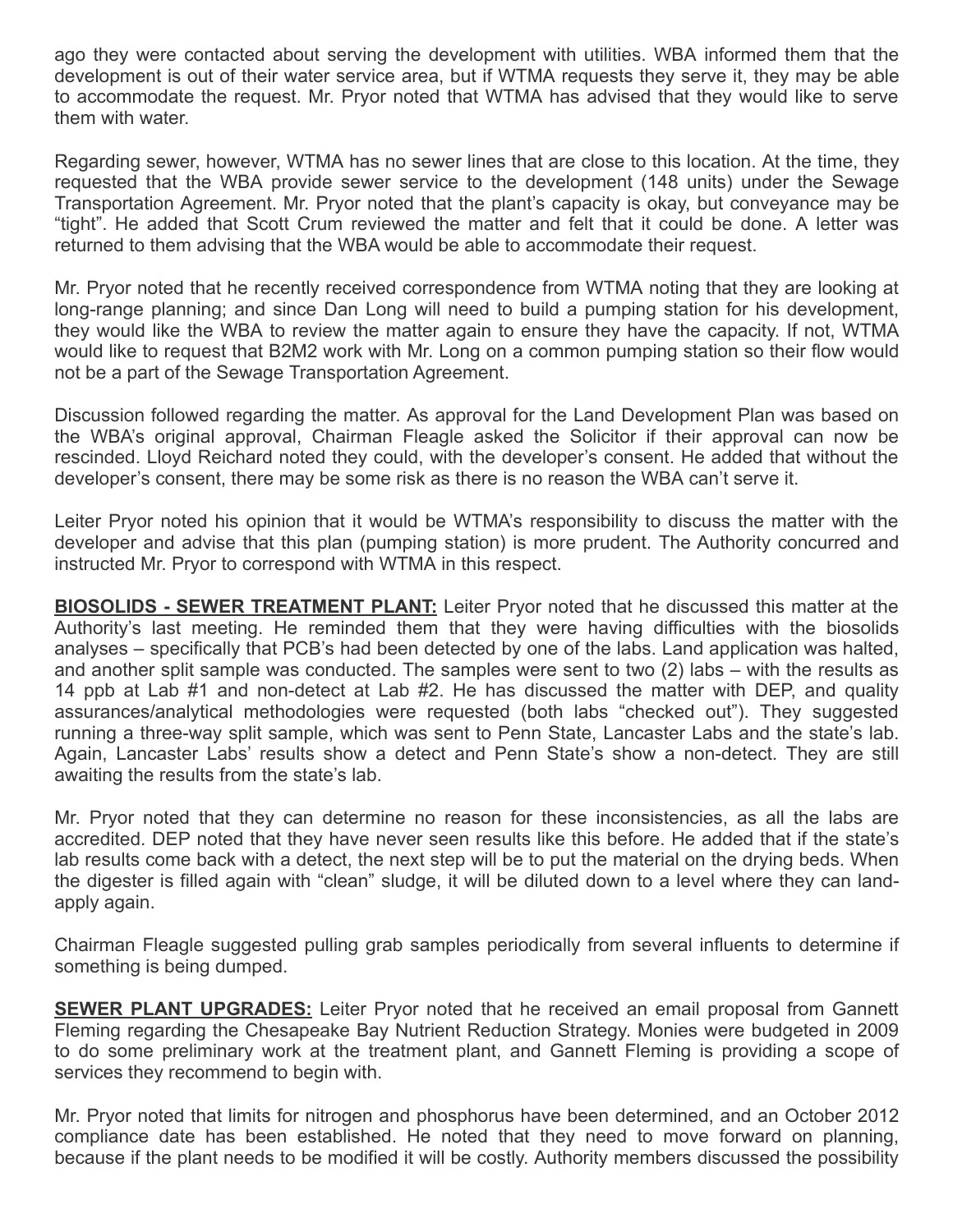of Mark Malarich (Gannett Fleming) attending their next meeting to discuss the proposal further. Questions for Mr. Malarich should be forwarded to Leiter Pryor in preparation for the meeting.

Mr. Pryor added that he and Mark Malarich also discussed the sludge handling/biosolids program that both Washington Township and the Borough participate in. They both land-apply in liquid form, and the Township owns a farm (which satisfies their needs for now). All the farmers are "on the same page" when it comes to compaction on the fields; and many trips are required when liquid sludge is being hauled. The number of trips could be lessened by de-watering the sludge; and the WBA may want to consider purchasing a dewatering pump in the future (perhaps jointly with WTMA).

## PROJECT UPDATES:

- 1. Mr. Pryor stated that Craig Houghton has asked if the WBA would agree to his students placing approximately 14-15 owl nesting boxes on the watershed (near the dam) for a study they are conducting. No problems were noted, but additional information will be provided at the next meeting.
- 2. Mr. Pryor reported that not much has been done on the billing software, as the programmer is current working on payroll.
- 3. Mr. Pryor is still working on specifications for the roof replacement at the Water Plant.
- 4. Mr. Pryor noted that the third cell phone provider's tower has been installed, and monthly payments are being received.
- 5. It was reported that a water leak had occurred at the Tool Company property, and they discovered that a main supply line had broken. After some discussion, they have decided to shut-off the main supply line and will "jump over" the fire supply line in order to keep the boiler going. It was noted that this line is metered.

**PAY BILLS:** Allen Stine made a motion to approve the payment of the following requisitions –

- Hollengreen Utilities Escrow Account Requisition #HE-58 Gannett Fleming Companies \$848.68 - Construction Phase engineering services relative to the Enterprise Avenue Pumping Station Upgrade for the period of September 27, 2008 through October 24, 2008
- Hollengreen Utilities Escrow Account Requisition #HE-59 Gannett Fleming Companies \$77.24 - Construction Phase engineering services relative to the Enterprise Avenue Pumping Station Upgrade for the period of October 25, 2008 through November 21, 2008
- Hollengreen Utilities Escrow Account Requisition #HE-60 Gannett Fleming Companies \$204.48 - Construction Phase engineering services relative to the Enterprise Avenue Pumping Station Upgrade for the period of November 22, 2008 through January 2, 2009
- Water Requisition #09-01 Borough of Waynesboro (Water Fund) \$387,504.00 1<sup>st</sup> Quarter Water Allocation
- Water Requisition #09-02 Gannett Fleming Companies \$942.90 Annual services of the Authority's consulting engineer as authorized under the Annual Services Agreement for the period of November 22, 2008 through January 2, 2009